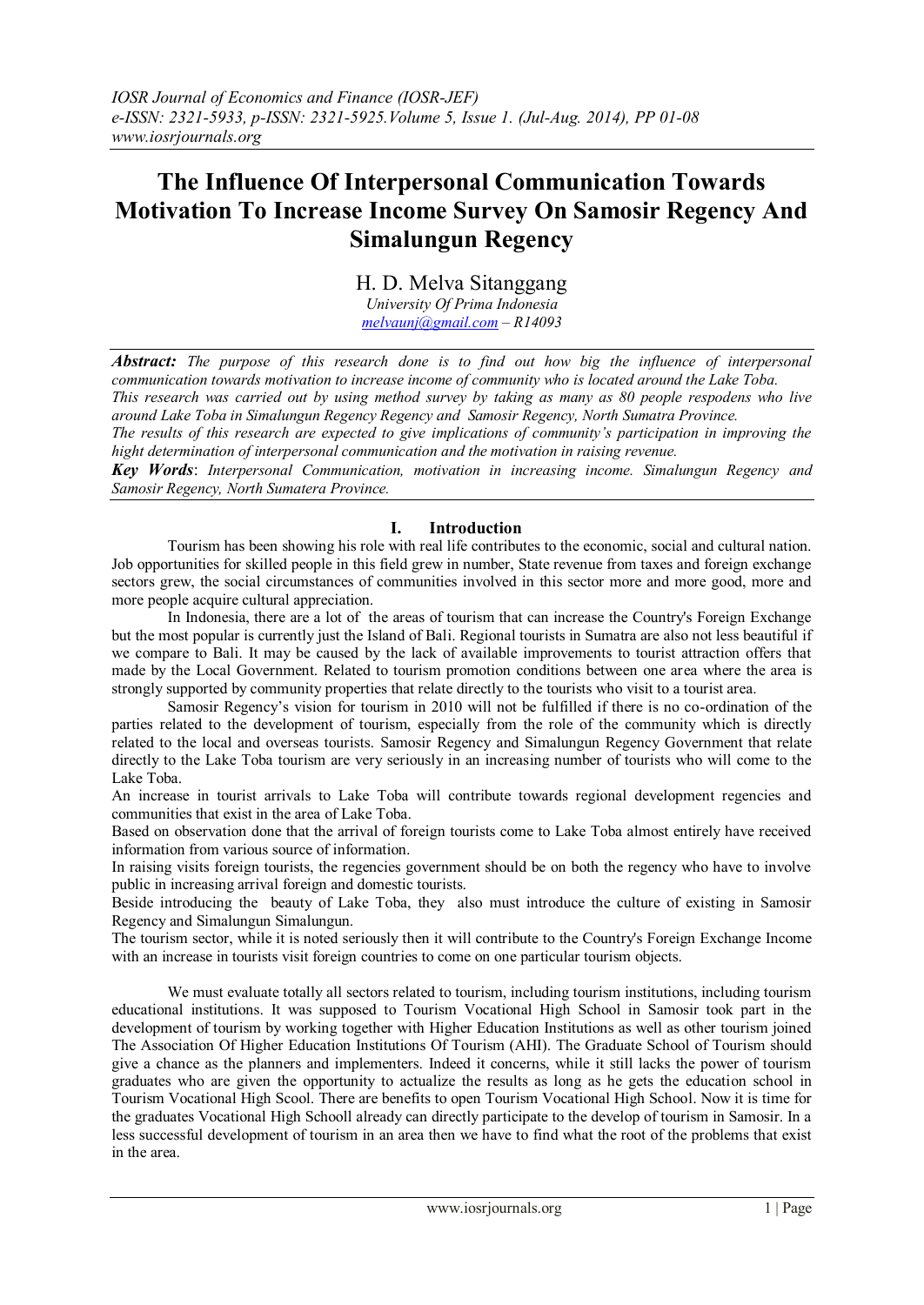Tourism must be able to become one of strength because of tourism was the link to the development of other sectors in income enhancement of a region.Tourism as an industry that is spatially the labor-intensive and also serves as catalyst in the development and accelerate the process of fair income distribution of society.The arrival of foreign tourists unambiguously will improve foreign exchange revenue of the country. In the period of 1996 to 2002, in fact that it turns out that the tourism sector is ranked second after petroleum and natural gas in order to improve foreign exchange of the country. The purpose of the development of tourism, it is not only to raise Foreign Exchange Revenue State, of course, but also expected to be as catalyst of development ( agent of development). Therefore, it is expected that the community can give a good image for tourists who come to the tourist areas because Indonesia has a specific characteristic and a distinct identity with other countries. Nation of Indonesia should be able to put the nation's arts and culture as a wealth (assets) that can serve as tourist attractions that needs to be kept its existence.

In the economy of a country where tourism is developed in a planned and integrated, so the tourism sector will be able to exceed the sector of petroleum and natural gas. Therefore, the development of tourism can be a double multiplier effect, which is in addition to an increase in foreign countries can also improve the economy of communities surrounding the area of tourism.

One of the keys to success in developing the tourism sector in Indonesia is the existence of synergies from the various parties concerned are carried out professionally. When the paradigm can be developed appropriately and correctly, then the tourism sector will be able to bring a more comprehensive benefits on society, both in terms of economic and other benefits related to the interests of society and the State. Therefore needed a policy to maximize the positive effects and minimize the potential negative impacts of tourism itself.

Development of tourism sector very closely related to natural and human resources available. These two factors are strength in global competition in low competition of people against tourist destinations in order to prepare and manage tourism object compared to other regions. Human resources was very influential against tourist attraction in terms of both ways, their ways of knowledge, local community in serving and communication data tourists visit. Therefore, then one factor that need immediate improvement is been the motivation public education and in the efforts to build tourist destinations.

Up to now the Lake toba, located on Samosir Regency and Simalungun Regency has become tourist destination so that the planning of tourism is already a must yangmenjadi it is important to maintain the sustainability of tourism in both districts.

Good planning will result in an increase in the competitiveness of the product strategy and the benefit that will provide benefits to the communities and regions.

The base of sustainable development is the preservation of natural resources and culture where resources was everybody needs time now to live a life and prosperous, but must be kept and preserved in order to be used in the future would go so that the sustainability of human life will be guaranteed to preserve the existing natural.

## **Formulation Of The Problem**

Based on basic problems that have been described, problems in the background our problems in research is formulated as follows:

"**Is there the influence of interpersonal communication to people's motivation against the community in tourism environmental conservation?**"

## **The Benefits Of Research**

#### **1. Theoritical Benefits.**

For the researchers, this research result will be expected that it may have benefits as reading materials and basic further research agencies, especially against the new variables that can impact on public participation in the environment tourism.

#### **2. Applicative of Benefits.**

The results of this research are expected to give an explanation of the things that can determine the formation of community participation in environmental conservation tourism.

For policy makers, the results of this research are expected to be input and consideration in drawing up the strategic plan and provide knowledge about the environment in shaping society's motivation for participating in environmental conservation tourism

## **The Level of Interpersonal Communication (X).**

Etymologically, the word communication comes from the Latin, namely: **communicatio** and derived from the word communis which means the same or similar meaning. Thus, if two or more persons are engaged in communication then communication will occur or lasted as long as there are similarities about what the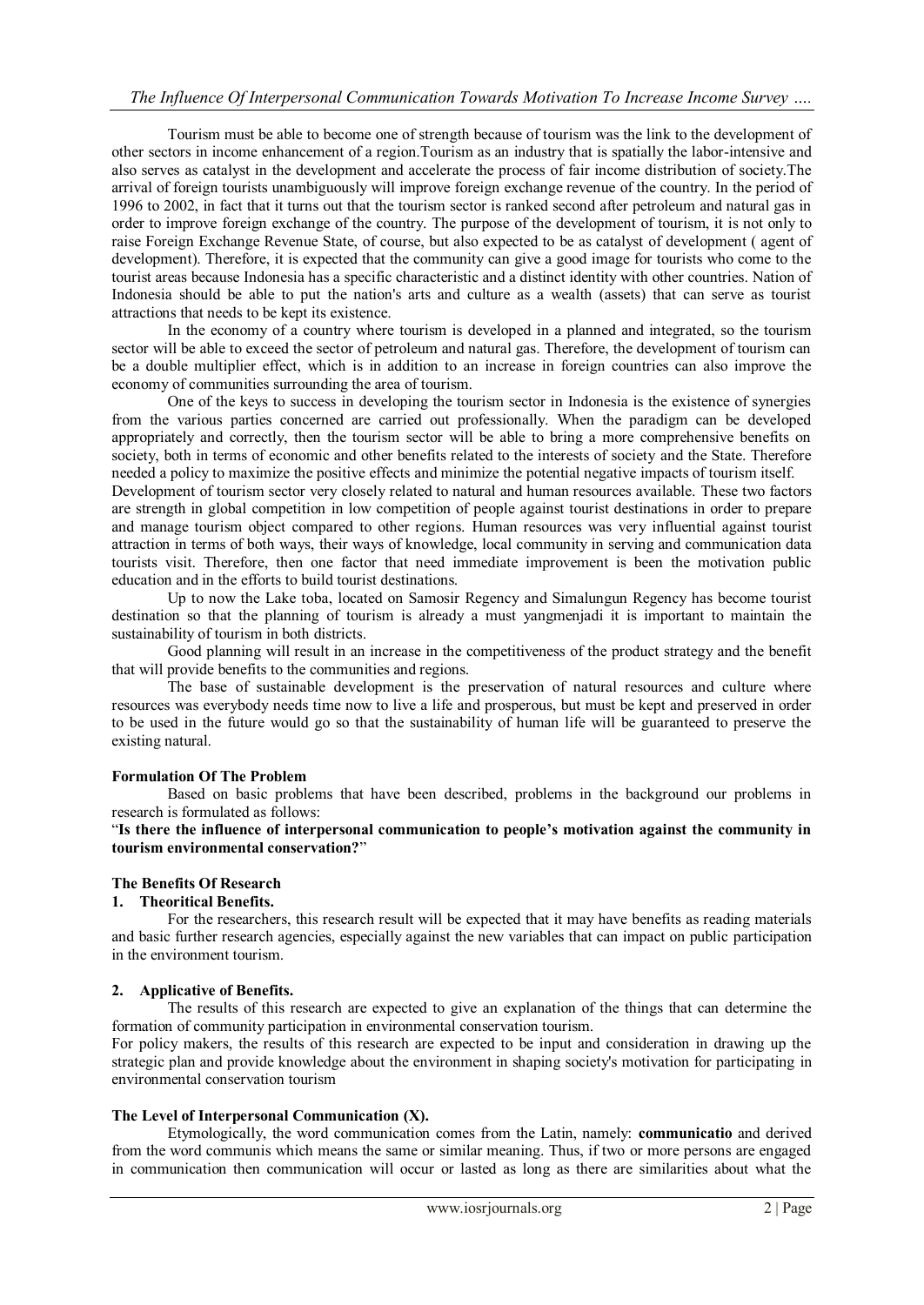meaning of that discussion in that conversation, not necessarily gives rise meaning. Thus, it is said to be communicative when both are in addition to understand the language used also about the meaning of the discussion material. (Larry, 2003).

In communication of course there ' s personal and there is that an organization because it has been represented a group of people.

Wiryanto, 2010 says that organizational communication is the sending and receiving of various organizational messages in formal or informal groups of an organization.

According to Joseph A. Devito (2001:4) in his book The Interpersonal Communication Book, says that interpersonalcommunication is the Process of sending and receiving messages between two respons, or among a small group of person with some effect and some immediate feedback. Communication as a transaction, in the context of this communication is a process of personal meaning or understanding as acquired essentially private. Excess of conceptualization of communication as is the communication transaction is not limited on a deliberate communication or response that can be observed. This means that the communication happens whether the perpetrators intentionally or not, and even generate a response that cannot be observed.

Denis Mc. Quail (2001) says that the best way in describing communication is by answeringthe questions Who says, What, which Channel to Whom sith, What effect?

Onong Uchana Effendi (2006) says that communication consists of personal communication, group communication, mass communication, and medio communication. The interpersonal communication itself consists of intrapersonal communication and interpersonal communication. Intrapersonal communication is also often mentioned as interpersonal communication or communication between two persons. Interpersonal communication happens betwee two persons (communicator and communicant), its nature and takes place in dialogis reciprocity (two waytraffic communication) which reserve the current (its feedback) soonly happens that the communicators directly can obtain the communicant's reaction at the same time.

According to Deddy Mulyana (2007), that interpersonal communication is communication between people faceto-face, allowing each person captures the reactions of others directly either in verbal or non-verbal.

Dean C. Barnlund (2001), says that interpersonal communication is interpersonal communication which is always connected with the meeting between the two, three or maybe four people happened spontaneously and is not structured.

While Everett M. Rogers (2004 defines that Interpersonal communication is communication by word of mouth occurring in face-to-face interaction between some personal.

Alexis Tan (2002) expresses that communication between personal face-to-face communication is between two or more people.

According to Jalaluddin Rakhmat (2004), that interpersonal communication has 3 (three) features a very prominent communicators namely credibility, attractiveness and power.

In the framework of environmental conservation tour of interpersonal communication that is done should be directed at efforts to: 1. manifest, cultivate, develop and raise awareness of the rights and responsibilities of the community in the management and preservation of the environment tours; 2. realize, develop, grow and increase the motivation of the community in the management and preservation of the environment of tourism; 3. manifest, cultivate, develop and enhance active participation (participation) of the community in environmental conservation efforts and tourism; 4. explain the program and the wisdom of the Government's response to the environmental conservation efforts of tourism; 5. explain about efforts that are proactive and prefentif should be done by the Government and the community in prevention efforts decline in environmental quality tourism; 6. explain the benefits and technological development familiar with tourism environment; 7. provides information about the environment and environmental tourism and disseminate to the public.

Based on the above description can be composed in a nutshell about interpersonal communication to then synthesized.

#### **People's Motivation (Y).**

The motivation comes from the Latin word "movere", from which means encouragement or move. Along with the development of management science and understanding the motivation has many changes. According to Cherrington, motivation is a condition that moves mankind toward a particular goal.

According to Fisher et. al, that motivation is the result of a process that is internal or external to the individual, leading to the onset of the attitude of enthusiasm and persistence in carrying out certain activities. Willian G. Scott (1990), defines that motivation means a process of stimulating people to action to accomplish desired goals.

Dessler (1994) also defines that motivation as a contributing condition raises, directs and maintains the behavior that relate to the environment in where one lives. He said that the attitude of motivation of an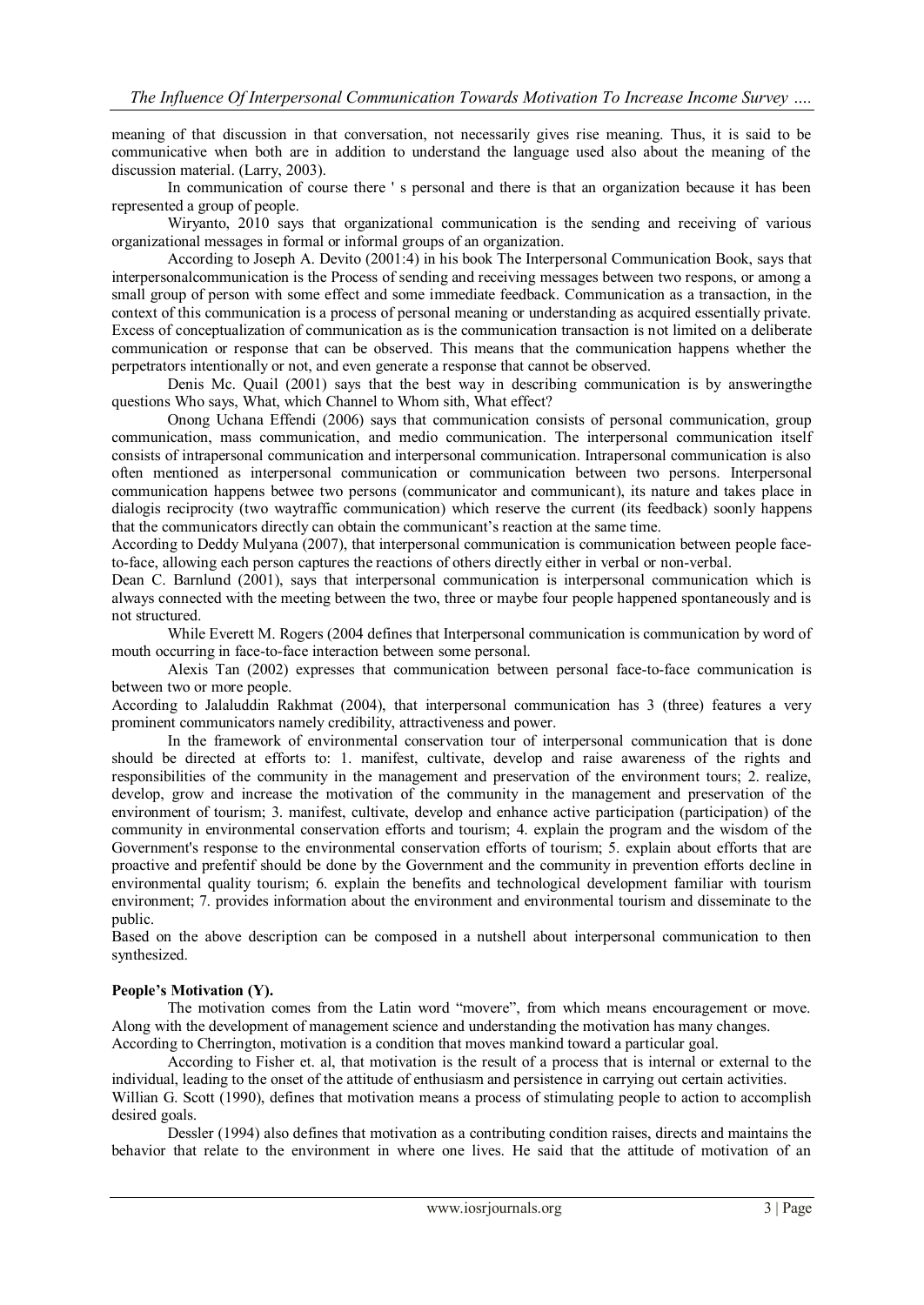employee in the face of situations. Motivation is a condition that drives the employees guided to achieve the objectives of the organization.

Togu Harlen Lbn. Raja (2010) says that motivation is the process of uplifting work that pushed in carrying out its work in order to achieve the goal.

Stephen P. Robbins (2000) expresses that individuals will be motivated doing activities when the individual concerned to see that the activities meet the needs at the time.

Maslow expresses that this theory was developed based on three dimensions, namely: a. man is "wanting beings" who are motivated by a desire to gratify their various needs. Need for it is not going to move comportment, is sated but needs which is sated not act as motivator; B. the needs of someone are arranged in a hierarchical the level of the most basic until the highest level; C. the needs of someone moving from the rate of the lowest to the next level.

According to Victor H. Vroom, that someone has a tendency to act in a certain way depends on the strength of a hope that it will be followed by a specific output and on the attractiveness of the output for the individual. In more practical terms, an individual is motivated to exercise a high level of effort when he believes the effort will send to a good performance appraisal; a good judgment will encourage the rewards-rewards such as bonuses, a raise, or a promotion, and rewards that will satisfy individual's personal goals.

The theory of expectation from Victor H. Vroom says that the results of the three kinds of feeling: valence, hopes and was instrumental. Valence of reward is the relative strength of the wants and needs of most needed someone to be the strengths of someone's choice of a particular result. Hope (expetancy) is an individual belief that a particular behaviours (effort) will be followed by specific results (performance). Whereas the instruments which is the belief of the individual that his success (performance) made him receive rewards.

Based on descriptions of the motivation of the society according to the experts of communication that has been described above, the definition of the communication society is a strong impetus for the individual community to do something that the valence or desire from the community in carrying out the activities and any hope of obtaining reward and confidence will receive a reward when activities were carried out properly.

#### **Mind Framework.**

Mind framework of this research refers to the theory of models which built by limiting issues as described above, then composed frame as follows: **"Direct influence level of interpersonal communication to motivation against people's income in the preservation of the environment."**

Interpersonal communication is communication that take place face-to-face between two or more persons in the delivery of a message from the Communicator to communicant so that it can provide a feedback effect. In conveying information to the public to be able to hold the prevention of damage to the environment and protection of natural resources. This is done by the relevant agencies and it takes credibility of communicators.

So the importance of government organizations in motivating the community, then its existence should make a positive role for carrying people. With the presence of leaders of government organizations in communicating and delivering motivational encouragement to the community about environmental preservation so that society will be more motivated, more vigorous and more productive spirit in carrying out environmental preservation.

This condition seems to be experienced by the existing community in the region of Lake Toba. In many places it still encountered a number of people who don't care about the environment and are likely to do something to suit his interests without regard for the environment so that the contamination occurred, changes in lifestyle and motivation for preserving the environment is less prominent, and activities that do not reflect positive behaviors on the environment .

In this context, the communication of government as one of efforts to foster a productive working attitudes and behavior of the community in preserving the environment becomes very relevant to tourism we examine further. Communication of government is becoming more important because however so work plan that has been created by the government in the optimally preserve the environment tours, but if it is not communicated to the community then the work plan there will be no meaning at all. Therefore, the process of delivering the message of the government's people to the community must be done well.

In this framework, it is essential that the title became the power should not be forgotten. Through the credibility and appeal of the apparatus that is, the public will be effectively terpersuasi than second without it. It is expressed by Alexis Tan (2001:106), that credibility of communicators is the impression of communicant which is related to depend on the skill, trust, personality and dynamic communicator. While the impression of communicator is also as the communicant's impression about communicator himself which can be seen by the similarity, familiarity, close, physical impression and his ability.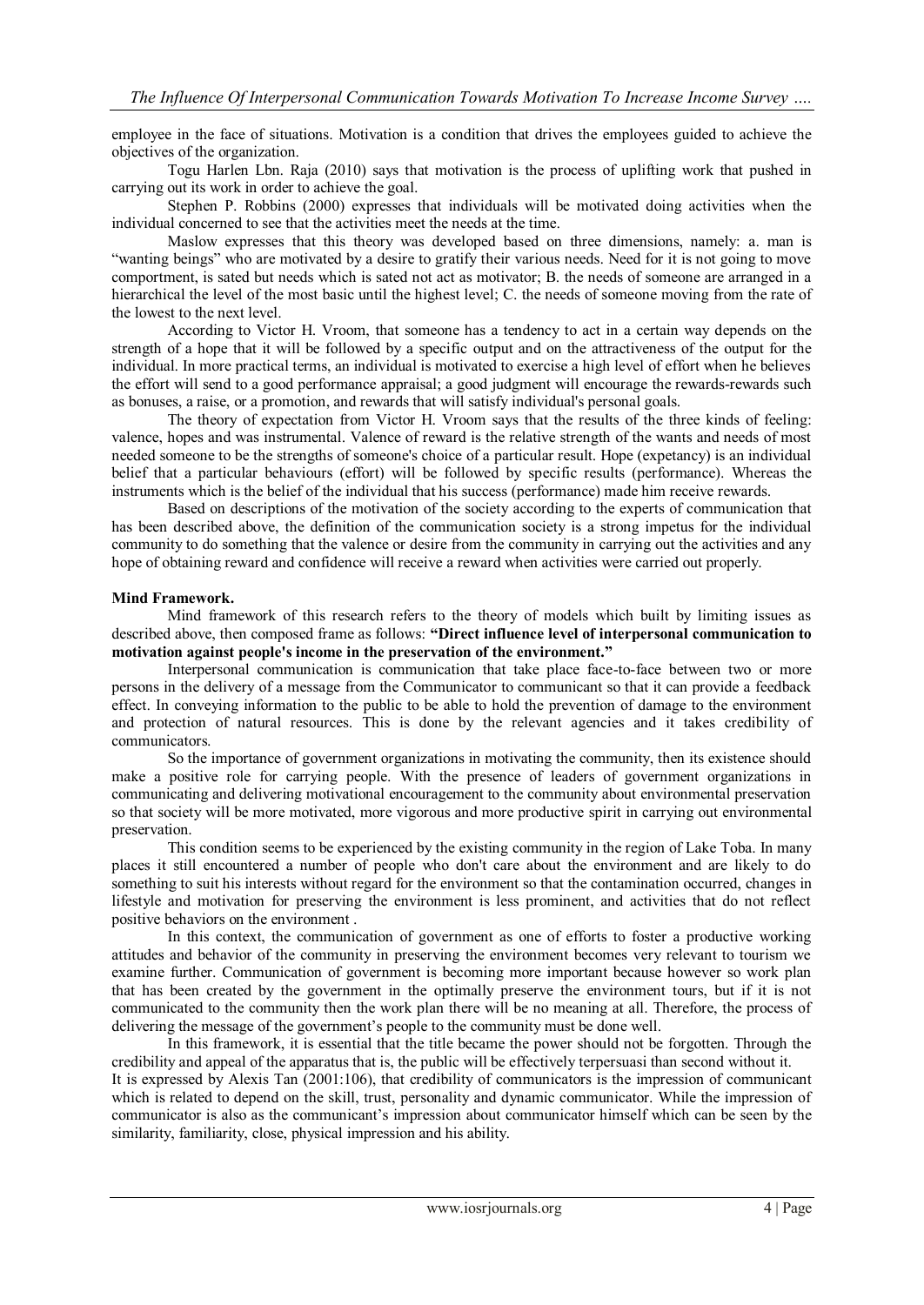Communicator's credibility is the communicant's impression that concerns about the skills, confidence, charisma and dynamism of communicators. Whereas communicators attraction is communicant's impression about communicator is seen in terms of similarities, familiritas, proximity, physical attractiveness and abilities.

## **Hypothesis Of Research.**

Based on the theoritical framework and mind framework which is expressed above, so the hypothesis of this research can be formulated as follows:

" It can be found the direct positive influence between the level of personal communication (X) towards people's motivation (Y)."

 $H_0$ :  $P_{21} = 0$ 

 $H_1 : P_{21} > 0$ 

#### **II. Methodology Of Research.**

This research was carried out with the purpose to express whethere there is the direct influence of interpersonal communication between levels of motivation increasing people's income, environmental conservation or not, in Simalungun Regency's and Samosir Regency's tourism in North Sumatra Province.

The methodoligy of this research is by using survey method with causal approach. Causal approach which is used in data analysis techniques is by using path analysis where this analysis is used to test direct or indirect influences between variables.

#### **Location of Research.**

Location of this research is done in the area of Lake Toba which is located in Simalungun Regency and Samosir Regency in North Sumatera Province. Data is was obtained by using research instrument which has been tested its validity and reliability.

#### **Population and Sample.**

The population used is the second community in the county (regency) that has to do with tourism activities and the randomly chosen respondents in the number of 80 people who have anything to do with tourism activities.

As respondents taken is people who live in nearby the area of Lake Toba namely the society of Simalungun Regency and Samosir Regency in North Sumatera Province.

The target sample of respondents is allowed as a community that exists around the Lake Toba tourism area of Simalungun Regency and Samosir Regency in North Sumatra Province.

#### **Technique of Collecting Data.**

The technique of collecting data should be conducted by way of begging and collect respondents elected from both district in village and henceforward be interviewed and given the opportunity to fill a questionnaire where a questionnaire used to obtain data judgment about the whole variable.

Data used in this research are:

1. Endogenous variables measuring instruments communities where motivation is designed by presenting questions to be delivered to the respondents and any instruments used in the form of a questionnaire with the five ranges of answers and each question comes with five choices of measurements and a choice answers as follows: score of (5) to the answer is very encouraging; score of (4) to the answers often push; score of (3) to the answer of sometimes push; score of (2) to the answer almost never pushes; and the score of (1) had not been encouraging.

2. Exogenous variables are the level of interpersonal communication and research instrument which was designed by presenting questions to be delivered to the respondents where every instrument used in the form of questionare with the five ranges of answer and each question comes with five choice of measurements and a choice answers as follows: score of (5) always; score of (4) often; score of (3) sometimes; score of (2) almost never and score of (1) never at all.

The procedure of the implementation of the trial an instrument is:

- 1. Determine respondents trial;
- 2. The test;
- 3. Analysis of instruments.

Preparation of the questionnaire itself is done through planning with the following steps:

- 1. To identify the purpose of the measurements of the variables that will be measured;;
- 2. To see the contents gauge is in accordance with that will be measured;;
- 3. To see and to identify the items in accordance with the theoritical concept.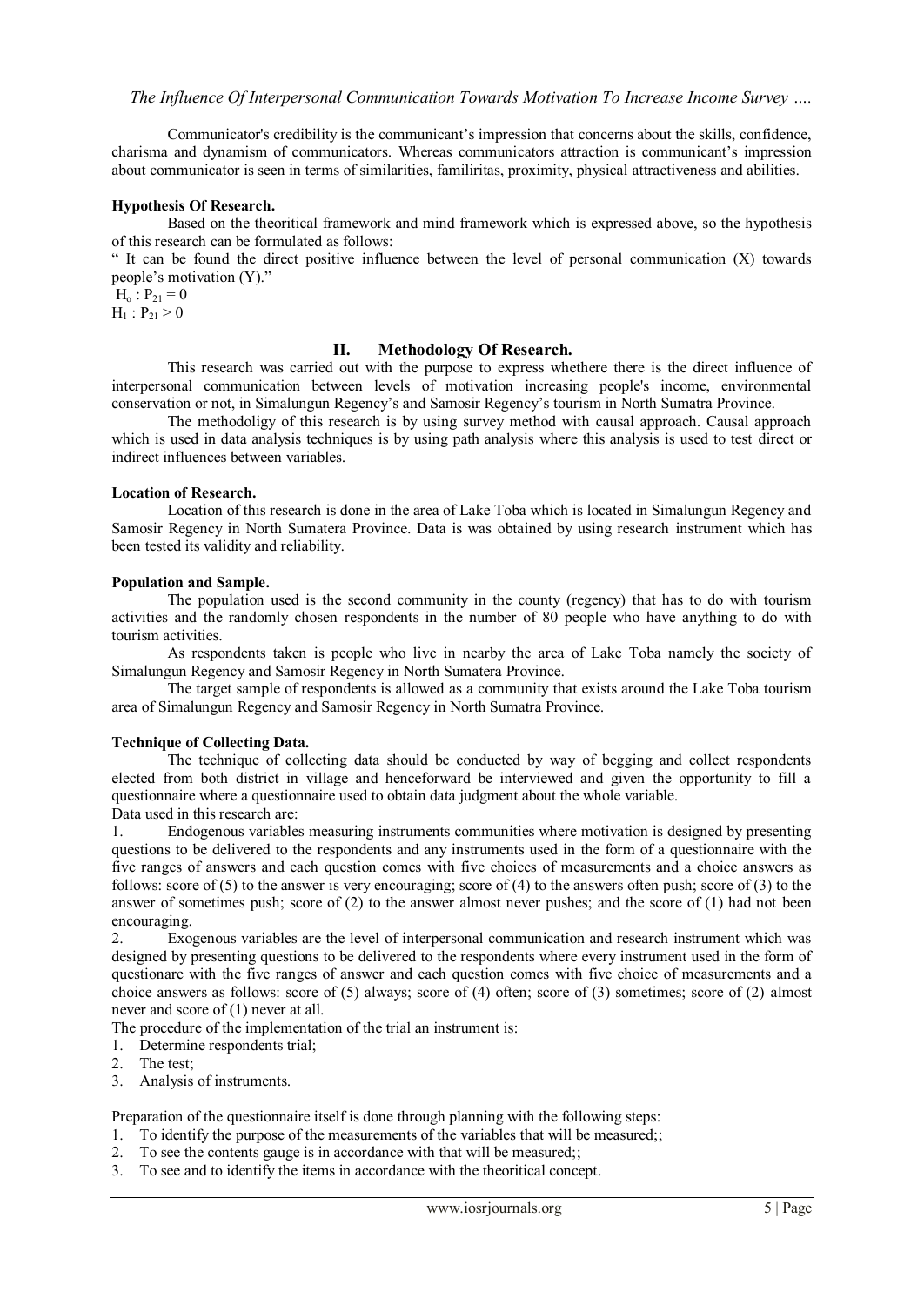According to Uma Sakaran (2000) that test samples should be outside research but the condition is more or less the same with the amount of research with a sample of 30 to 50 respondents and conducted the final stage of analysis instrument to see the extent to which the instruments that can measure what it wants to measure the views of validity and reliability.

Furthermore Kerlinger (1993) says that there are three kinds of the way in measuring validity of instruments, namely:

- 1. The validity construction.
- 2. The validity over.
- 3. The validity of its contents.

In research is using validity construction it means drafting instrument based on theoretical study by which an instrument that both in conceptual done having validity construction good when performed analysis grains with means correcting score any grains about the score by difference.

In this study the technique of correlation used are product moment correlation technique (person) that is using the coefficient of correlation between techniques scoring points with the total score (r count). Criteria testing by way of comparing prices between t-count t-table Alpa 5 %.

In the meantime to test reliability analysis used Sparmen Brown with a "Split Half" methods (test side two) where this way selected in accordance with the instruments to dig and assessment experience. This analysis procedure at once gives an overview about the consistency of its homogeneity based on grains as well as having relevance to the instrument validitasdankonstruk instruments.

In collecting data by using the research instrument that was based by definition of conceptual and operational definitions and Itsindicators.

Furthermore, the grating research is composed as follows:

| <b>Grating Instrument Of Interpersonal Communication</b> |  |  |  |  |  |
|----------------------------------------------------------|--|--|--|--|--|
|----------------------------------------------------------|--|--|--|--|--|

| <b>ASPECTS</b> |                               | <b>INDICATORS</b> |                                         |
|----------------|-------------------------------|-------------------|-----------------------------------------|
| (1)            |                               | (2)               |                                         |
|                | Communicator's credibility    |                   | Communicator's physical appearance.     |
|                |                               | 2.                | Communicator's propinquity/familiarity. |
|                |                               | 3.                | Communicator's similarity.              |
|                | Communicator's attractiveness |                   | Communicator's expertise.               |
|                |                               |                   | Communicator's dinamism.                |
|                |                               |                   | Communicator's sharismatic.             |

## **A Grating Research Instruments Motivation Increase Income**

| <b>ASPECTS</b> |                 |     | <b>INDICATORS</b>               |  |
|----------------|-----------------|-----|---------------------------------|--|
| (1)            |                 | (2) |                                 |  |
|                | Valence         |     | Desire of obtaining income.     |  |
|                |                 | 2.  | Desire of getting decent job    |  |
|                |                 | 3.  | Desire of a decent livelihood.  |  |
|                | Expectation     |     | Chances of obtaining income     |  |
|                |                 | 2.  | Chances of getting a decent job |  |
|                |                 | 3.  | Chances of a decent livelihood. |  |
|                | Instrumentation |     | Belief of making money          |  |
|                |                 | 2.  | Belief of getting decent jobs   |  |
|                |                 | 3.  | Belief of a decent livelihood   |  |

## **III. Result Of Research.**

Based on data given through search to the court and performed validation and reliability and hence obtain data that can really answer the problems.

The Data is analyzed and processed by using analytical tools to address existing problems and the data cannot be manipulated to deliver results in accordance with the wishes of the researcher.

Causal relationships between interpersonal communication and motivation variables of income can be seen in the following table:

### **The Result Of Correlation Calculation Between Variables**

| <b>CORRELATION MATRIX</b> |        |        |  |
|---------------------------|--------|--------|--|
|                           |        | I÷.    |  |
|                           | 1.000  | 0.4128 |  |
|                           | 0.4128 | 000    |  |

Based on Matrix Correlation between variables, to the next to count Inversion Correlation and can be seen on the table below.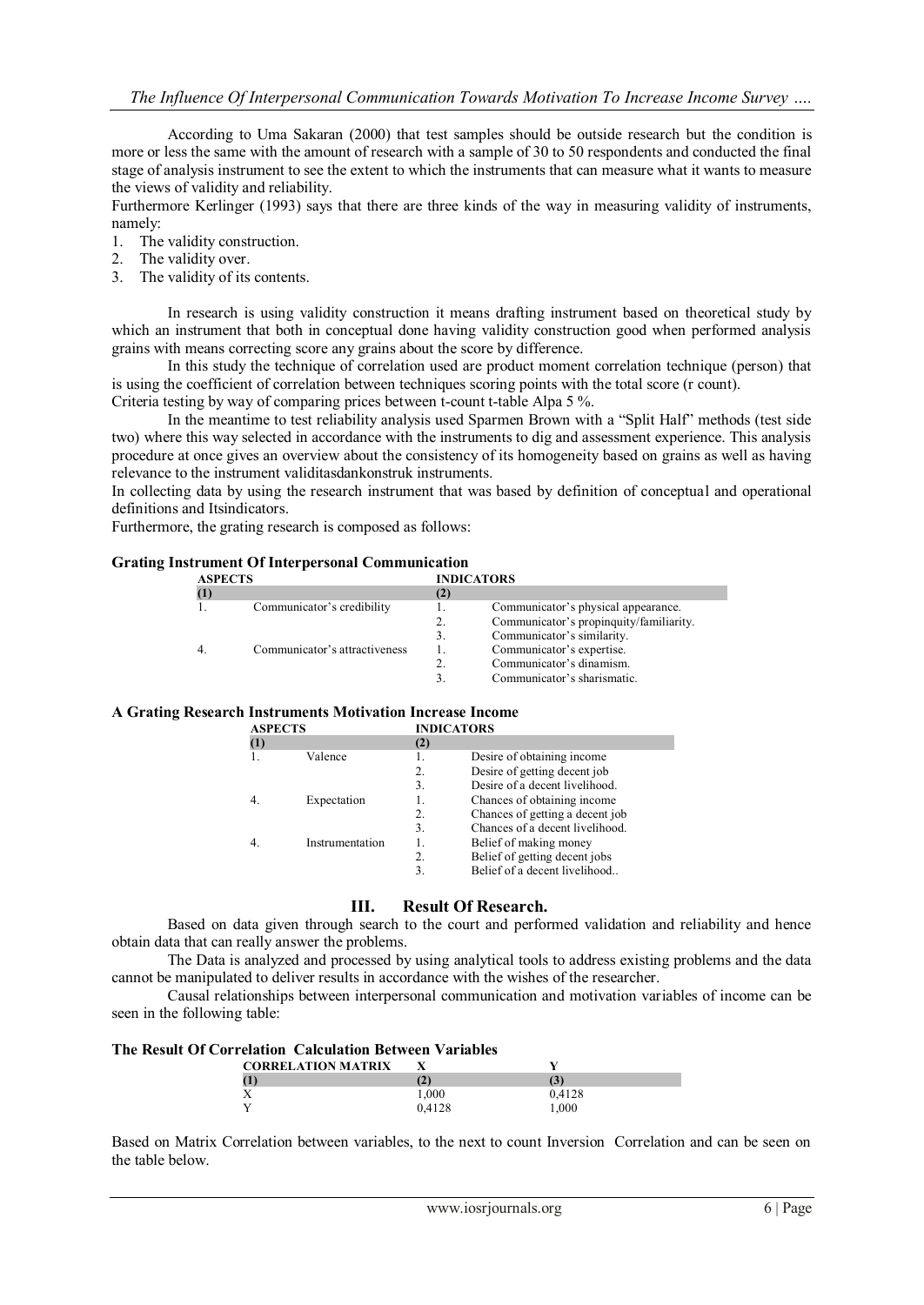#### **The Result Of Calculation Of Inversion Matrix**

| <b>MATRIKS INVERS</b> |       |       |  |
|-----------------------|-------|-------|--|
|                       |       |       |  |
| . .<br>∡⊾             | 1.205 | .498  |  |
|                       | 0.498 | 1.40J |  |

After having obtained the correlation matrix and matrix Inverses, then the next variable is done between each coefficient calculation lines and can be assessed on the following table:

| <b>The Result Of Reckoning The Coefficients</b> |                               |
|-------------------------------------------------|-------------------------------|
| <b>RECKONING COEFFICIENTS</b>                   | <b>RECKONING COEFFICIENTS</b> |
| (1)                                             |                               |
| YX                                              | P21:0.2959                    |
| YХ                                              | P22:0.6514                    |

#### **Source: Data Analysis.**

Based on the diagram of reckoning, acquired two pieces of line coefficients, namely:  $P_{21}$  and  $P_{22}$  and the coefficient of correlation of  $r_{11}$  and further from the results of calculation of coefficient multiplication using matriksesuai with the workflow path analysis, the value of the coefficient of each path is calculated and tested some importance.

To test which use the overall F test and use of individuals using the test t. The calculation result overall test F was 11,723 and  $F_{table}$  0,05 = 2,645. While the results of the calculation with the t-test is  $P_{21} = 2,946$ ,  $P_{22} =$ 9,08. Now t<sub>table 0,05</sub>, 78 = 1,6888 and t<sub>table 0,01</sub>, = 1,6888 so the decision is that H<sub>o</sub> is refused if T<sub>count</sub> > t<sub>table</sub>. The result of calculation of  $F_{\text{count}} = 177,77$  while  $F_{\text{table}} = 2,544$ , so  $F_{\text{count}} > F_{\text{table}}$ .

### **IV. Result Of Hypothesis.**

The withdrawal of conclusion hypothesis was conducted through a calculation of the value of the coefficients jalurdan significance to any path subjects.The results of a decision against a whole hypothesis advanced by described as follows: that interpersonal communication directly influence against motivation society.

The tested hypothesis is:

 $H_0$ :  $P_{21} = 0$ 

 $H_1$ :  $P_{22} = 0$ 

Based on calculations about the influence line of analsis communication interpersonal retrieved direct path coefficient of  $(P_{21}) = 0,2959$  with  $t_{count} = 3,9449$ ; while  $t_{table (0,05)}$  so that the coefficient significant lines. Therefore, the hypothesis that says that there is a direct influence of interpersonal communication community motivation may be accepted. Terms of this can be indicated that interpersonal communication is a direct effect on the motivation of the people.

#### **V. Conclusion.**

Based on the analysis and discussion of the themes of this research, the following conclusions can be taken, that the level of Communications Personnel (X), the direct effect of community motivations (Y) in a positive and significant at the  $\alpha = 5\%$  with a value line of 0,2959.

#### **VI. Suggestions.**

Advice would give a response to the conclusions that have been described for obtaining lebihbaik results in the foreseeable future.

Based on the conclusion that has been put forward so it can be given suggestions as follows:

- 1. It is needed to attempt to keep doing personal communication to the community. The results of this research proves that the communication made by the Government apparatus in the field environment has proven to be able to increase the motivation of people to participate in conserving the environment of tourism in the Lake Toba region.
- 2. At the time of performing personnel communication, that must be considered is associated with attractiveness and credibility of a communicator (government officials), so it should be local authorities have to choose people actually have attractiveness and credibility in the eyes of the public, communicators so what is delivered in the form of a message to participate in carrying out the environmental conservation tourism acceptably well by comunicant (society).
- 3. The motivation of community can be ditinkatkan by means of: a. The Government official regularly (periodic) should continue to provide the message contains encouragement to continue to participate in conserving the environment of tourism; b. Improve education and public awareness of the importance of community participation in tourism so as to preserve the environmental sustainability of tourism that can be maintained.